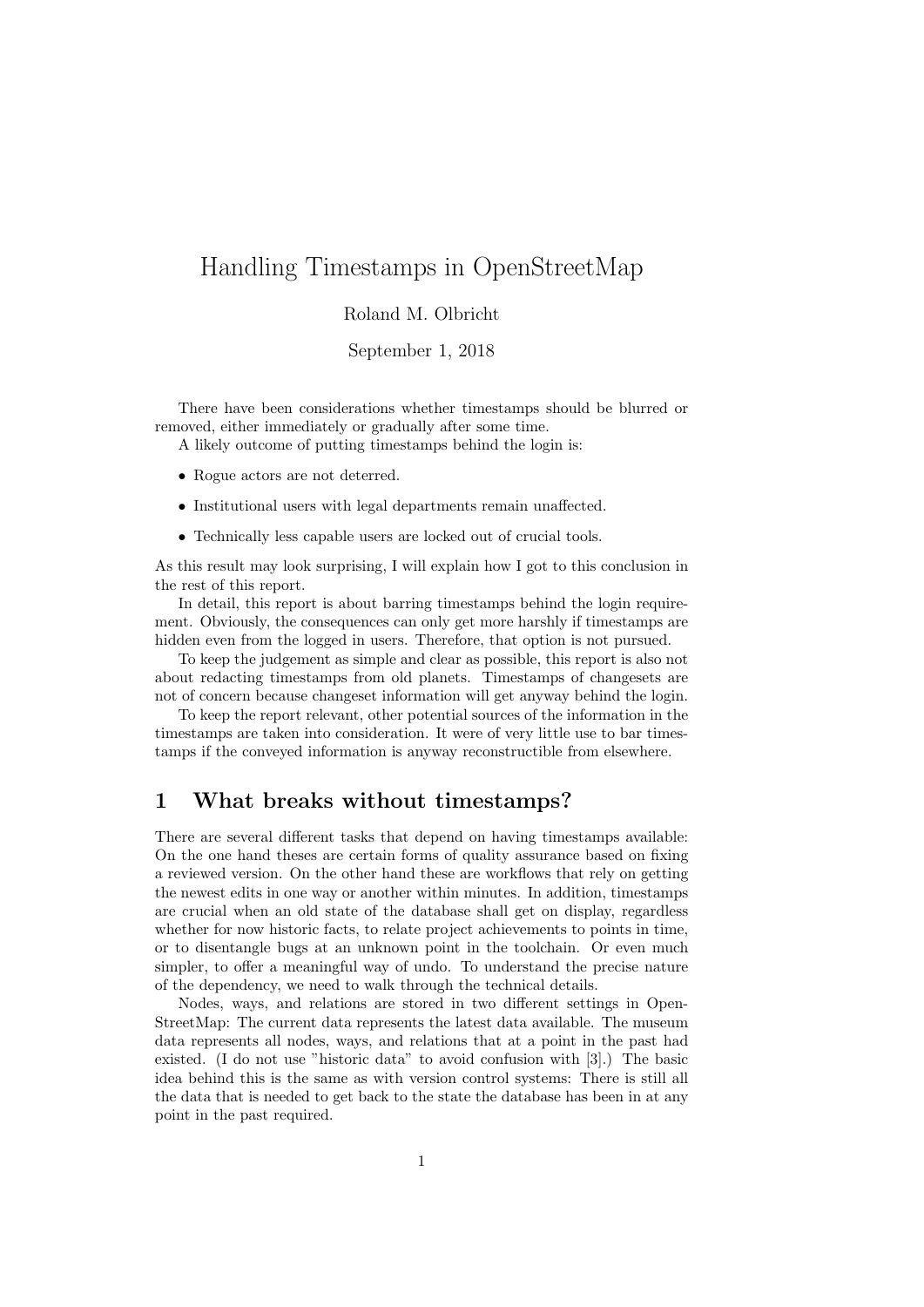If you are not familiar with a version control system: please think of an undo functionality over unlimited time and an unlimited number of steps. The complexity comes from the fact that a global undo is not good enough: We have billions of interdepending objects, and for each undo operation we only want to touch as few objects as possible.

In the OpenStreetMap data model, even the quite basic operation of getting the geometry of a way in the past requires knowledge of timestamps of multiple versions of the way and of multiple versions of each node the way refers to.

As an example, we examine the geometry of way 620642231:

```
<way i d=" 620642231 " version=" 1 " timestamp="2018−08−28 T 1 4: 4 4: 4 1Z ">
  \langlend ref="5863607477" />
  \langlend ref="5863607476"/>
  \langlend ref="5863607475"/>
  \langlend ref="5863607474" />
  \langlend ref="5863607473" />
  \langlend ref="5863607468"/>
  <nd ref="5863607472"/>
  \langlend ref="5863607471"/>
  \langlend ref="5863607470"/>
  \langlend ref="5863607469"/>
  <tag k=" highway" v=" residential" />
\langle/way\rangle
```
The way has now, at 2018-08-29T19:20:00Z, this shape:



But at its creation it had a different shape:



Please note that both geometries come from version 1 of the way. There is no indication that the way has changed at all and even less when. It is only with the help of the timestamps of the nodes that we can reconstruct how many geometries for this way have existed, which shapes they had, and which geometry had applied to the version created by the user announced as creator.

```
\langle \text{node} \text{ id} = 5863607468" \text{ lat} = 6.6399282" \text{ lon} = 2.5312543"version="1" timestamp="2018-08-28T14:44:40Z" />
```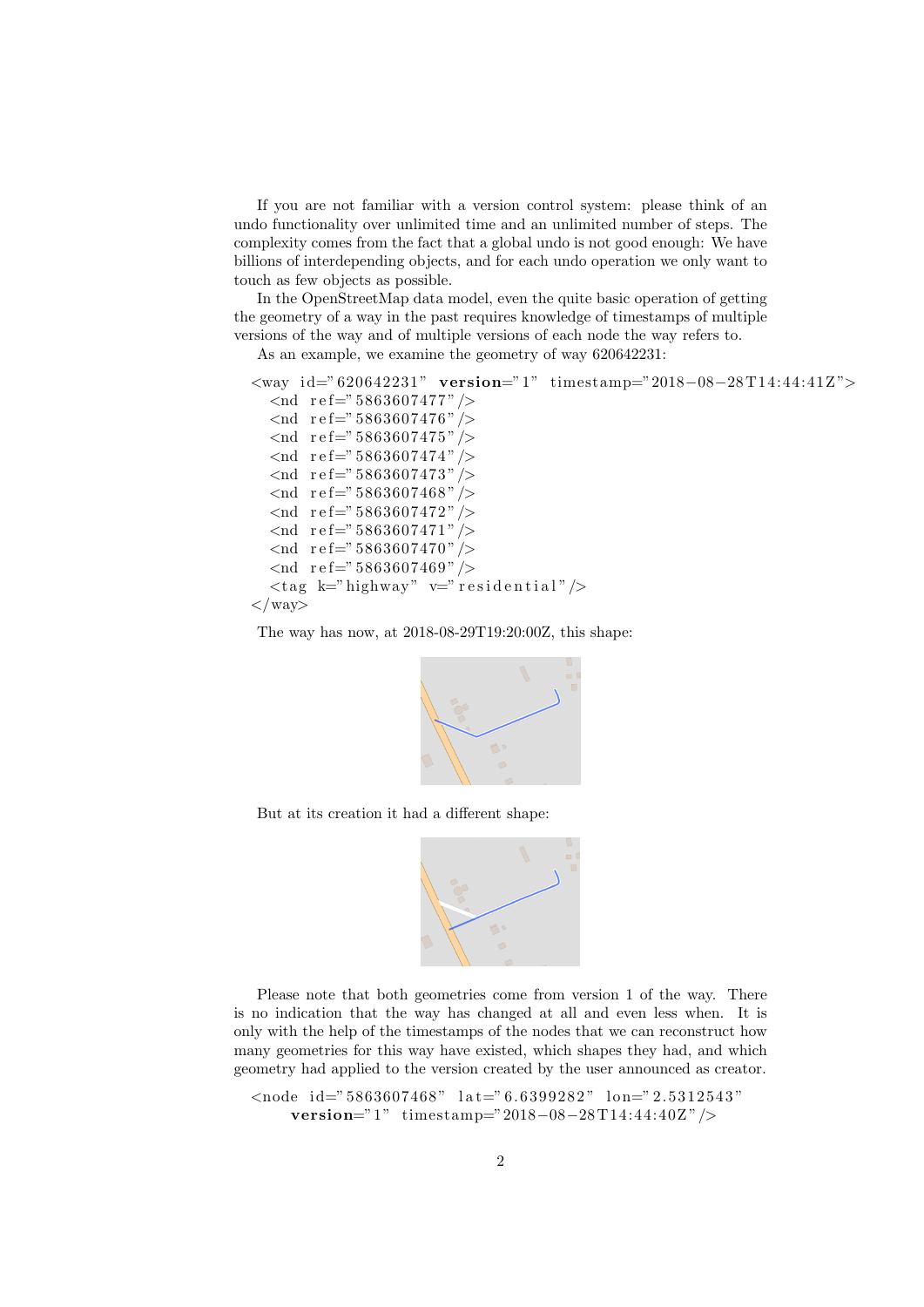$\langle \text{node} \text{ id} = 5863607469" \text{ lat} = 6.6401413" \text{ lon} = 2.5312221"$ version="1" timestamp="2018-08-28T14:44:40Z" />  $\langle \text{node} \text{ id} = 5863607470" \text{ lat} = 6.6400521" \text{ lon} = 2.5312677"$ version="1" timestamp="2018-08-28T14:44:40Z" />  $\langle \text{node id} = 5863607471" \text{ lat} = 6.6399748" \text{lon} = 2.5312851"$ version="1" timestamp="2018-08-28T14:44:41Z" />  $\langle \text{node id} = 5863607472" \text{ lat} = 6.6399495" \text{ lon} = 2.5312798"$ version="1" timestamp="2018-08-28T14:44:41Z" />  $\langle \text{node id} = 5863607473"$  lat="6.6398003" lon="2.5309391" version="1" timestamp="2018-08-28T14:44:41Z"/>  $\langle \text{node} \text{ id} = 5863607474" \text{ lat} = 6.6396977" \text{ lon} = 2.5306803"$ version="1" timestamp="2018-08-28T14:44:41Z"/>  $\langle \text{node} \text{ id} = 5863607475" \text{ lat} = 6.6395632" \text{ lon} = 2.5303638"$ version="1" timestamp="2018-08-28T14:44:41Z" />  $\langle \text{node} \text{ id} = 5863607476" \text{ lat} = 6.6394273" \text{ lon} = 2.5300272"$ version="1" timestamp="2018-08-28T14:44:41Z" />  $\langle \text{node id} = 5863607477"$  lat="6.6392582" lon="2.5296503" version="1" timestamp="2018-08-28T14:44:41Z" />  $\langle \text{node id} = 5863607477" \text{ lat} = 6.6392488" \text{lon} = 2.5296208"$ version="2" timestamp="2018-08-28T15:30:11Z" />  $\langle \text{node id} = 5863607477"$  lat="6.6396831" lon="2.5293942" version="3" timestamp="2018-08-29T17:15:43Z" />

The latter three lines are responsible for the variation of the geometry. At the creation, the way has existed alongside version 1 of node 5863607477. Since 15:30:11, version 2 of the node has been responsible for the way. And since 17:15:43 of the next day, we have our now current state.

A tool that wants to show which highways have changed between Aug 29th midnight and Aug 30th midnight needs to know whether version 2 of node 5863607477 has started before or after midnight of Aug 29th to decide whether the way has changed in that timespan or not.

If there were a second node that changed its position then we even would not know without timestamps which geometry existed at all, because we do not know which combination of versions have existed at the same time and which have not.

This is not a corner case. In a couple of samples the number of ways that changed without upcounting their version has been between 20% and 30% of all ways changed in that period. Likewise, properties of relations as whether they form a proper area or they are contiguous depend also on the referred ways and nodes and thus on their timestamps.

One functionality that by its very design thus needs timestamps is an answer to the question what has changed in the last 24 hours (or, last hour or any other time period), possibly filtered by further criteria.

This backfires in particular on tools like Show me the Way [5]: That tool now demonstrates the openness and beatiful simplicity of OpenStreetMap by that you can see almost-live editing activity directly from a URL and could not do so any longer.

Similarly, the almost-instant rendering is a huge mapper incentive, because mappers are motived from the near-instant feedback. The almost-instant rendering works based on minute diffs, but it only can because these convey times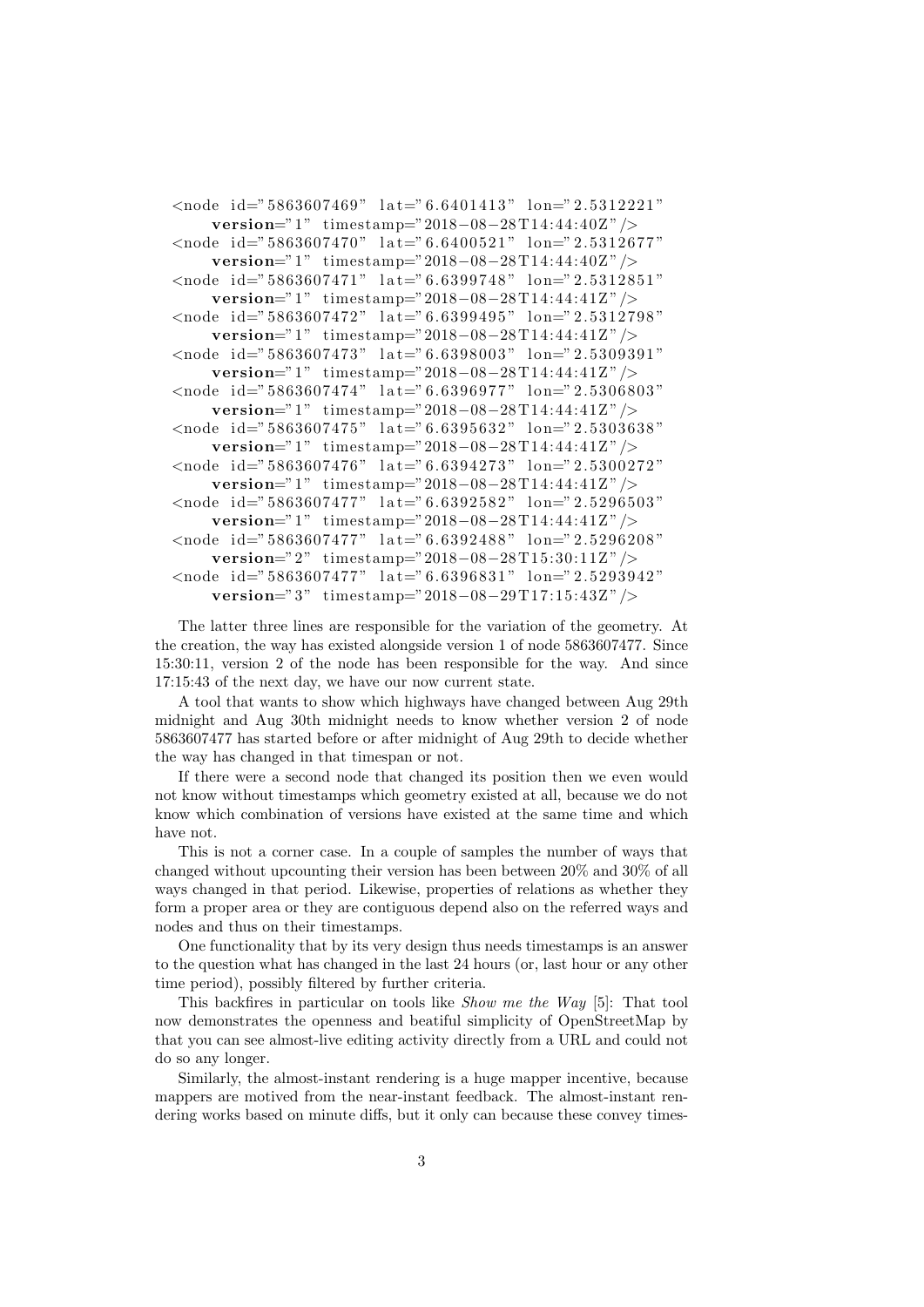tamps at least on minute graularity anyway.

If one needed a user login to see the (up-to date) map on osm.org or to watch Showmetheway then we would present the project as much less open than it used to be and we would for sure lose a significant number of users.

This generalizes to the other cases mentioned above: What now is based on simply going to a URL (including possibly indexed by a search engine where applicable) will then at least require a login.

One immediately repercussion is that directing users to routinely surf through the OpenStreetMap universe logged in collides with privacy considerations to avoid amassing user profile data on osm.org. In particular, this may prevent users from either using privacy protection tools or from using OpenStreetMap, regardless whether the data is actually stored or evaluated on osm.org.

Even worse, the established security frameworks are unfit for the settings of the rendering stack or for multi-site architectures like Showmetheway (see the separate report about OpenStreetMap and OAuth).

Doing quality assurance by fixing states of the data (like a "tested version" in JOSM [1]), referring to remarkable old data states, and proving that the OpenStreetMap had contained certain data in the past all rely on the possibility to access old data states via a suitable parametrized URL, regardless whether the data is selected by object version or timestamps.

There are solutions for such scenarios, but all of them involve more difficult workflows or endorse bad practices like entering osm.org user credentials on other places than osm.org (e.g. JOSM inevitably processes credentials internally and does screen scraping). It will shy away less technically savvy users because of the more complex workflow and has a chilling effect on third parties (that then have most of the work to set up authentication workflows instead of working with OpenStreetMap data).

In a similar way, finding and fixing bugs gets more complicated. The typical arcane bug means that a combination of systems does not what it is supposed to do. Adding an authetication component on three or four compnents means that the order of time to find the cause raised by an order of magnitude.

By contrast, a rogue user that wants to create a user profile can do so by opening a one-time user account, ignoring the click-through contract, and downloading and processing a planet or a planet with history file.

Also, there are sufficiently other clues in the data as shown in the next section that a user with legal department and technical skills could claim to have gained timestamps up to about the minute from legal non-login sources by a technique similar to parallel construction [4].

## 2 What other channels convey similar information?

I have found two different independend sources beside timestamps for about the information that can be derived from timestamps. One are the minute diffs, the other are object ids. Be aware that this does not preclude the possibility of other side channels.

The minute replication diffs [2] are a core feature of OpenStreetMap; their basic working model is as followed. OpenStreetMap is though as a database of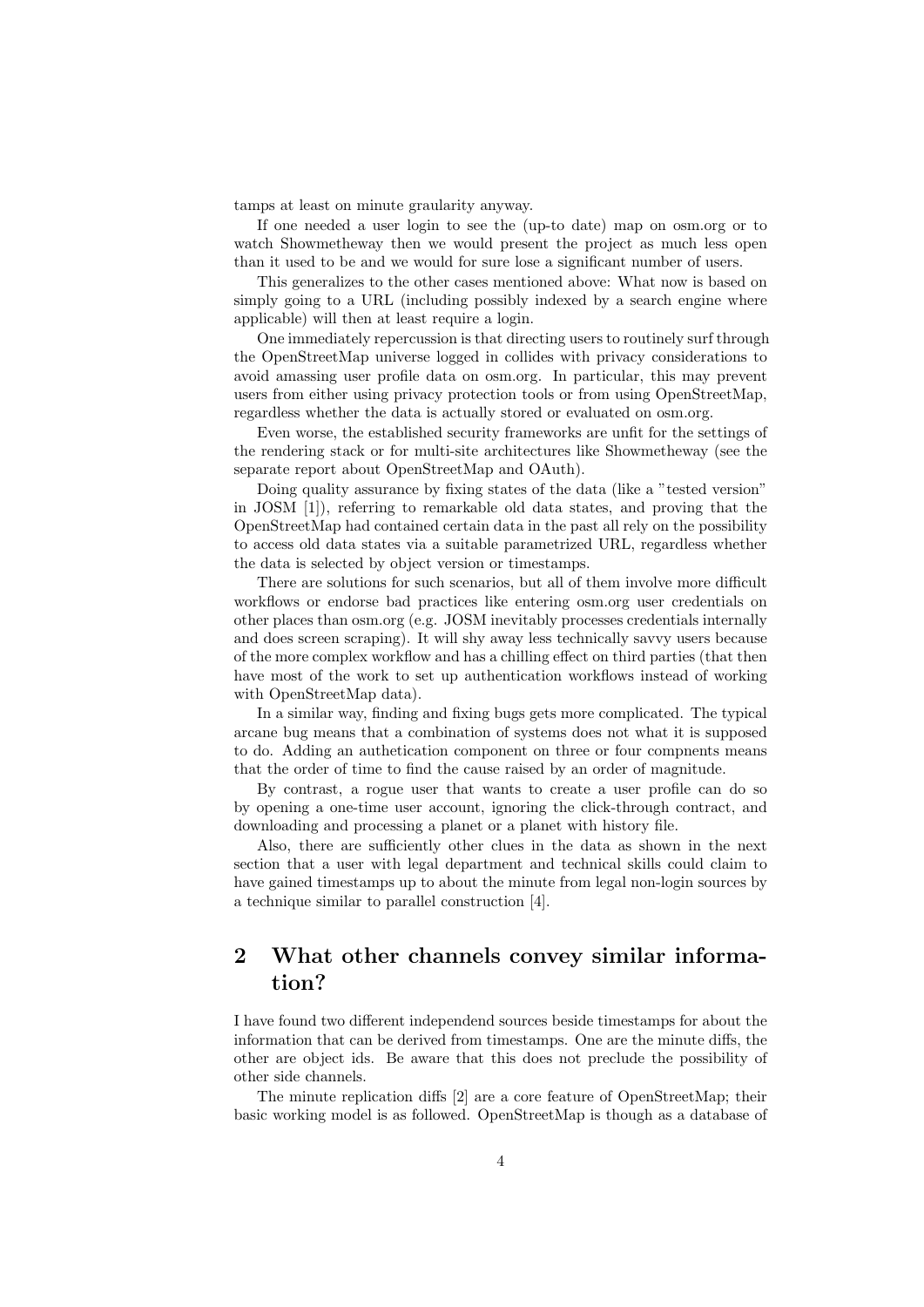(for this purpose) nodes, ways, and relations. A relatively tiny fraction of these elements change per minute.

The purpose of OpenStreetMap is that you can have you own copy of all nodes, ways, and relations. But it would start to age already during the time you download the data. To avoid this, minute diffs assume that you have already obtained a copy of all nodes, ways, and relations. It then tells you only which elements have changed. Applying the change of one minute to a mirrored database takes much less than a minute. That way, you can have once per minute a database that is only a minute behind the main database.

In particular, the almost-instant rendering stack has no alternative than to use minute diffs. Getting much more coarse would disturb the instant feedback loop that so many mappers see as motivating.

The minute diffs are distinct files, and there is nothing that bars a user from storing them. But the elements in this diff file have by the very purpose of the file a timestamp from that minute. There are some limitations from the technological side of the database that make this cohesion less strict; minute timestamps can deviate from the proper minute of their diff by a couple of minutes. But most elements do match their minute. Thus the minute diffs allow to track editing activity on OpenStreetMap with minute granularity.

As we have already seen that the rogue user is fine with the login requirement, the risk assessment is about the contract-abiding institutional user. Based solely on the content of minute diffs, it is possible to prove that a certain type of feature in a certain region has been edited during a certain time. Thus, it is highly likely that the activity hours of each individual user with nontrivial habits could be traced back from this data. Similarly, harassing based on waging an edit war would also work fine from the minute diffs.

Hence, the minute diffs alone are sufficient for all kind of data misuse known so far. Having timestamps does not add any significant potential for misuse.

For the sake of completeness, the ids are investigated. Each of the object types nodes, ways, and relations have their own id counter. Ids are assigned strictly ascending in time order with no gaps. Hence, by adding a node every now and then, one can predict by linear interpolation with exactitude in the order of minutes the timestamp of any node of version 1. In other words: every edit that includes adding one or more node can be traced back by using the estimated timestamp of that node id. I have no statistics, but I am confident that the majority of edits add a node.

Similarly, but with less precision because the numbers are smaller, the creation timestamp of ways and relations can be reconstructed.

Again, knowing even only the ids and versions of the objects from a static file is already enough to predict for the majority of edits their timestamp. Not perfectly, but good enough for the above mentioned tracking activities.

### 3 Conclusion

Hiding timestamps behind a login requirement impedes many legit and vital uses, because meaningful authentication does not fit at all into many of the workflows. But hiding timestamps can be both bluntly circumvented with a one-time account or sophisticatedly circumvented by reconstructing timestamps from minute diffs or element ids.